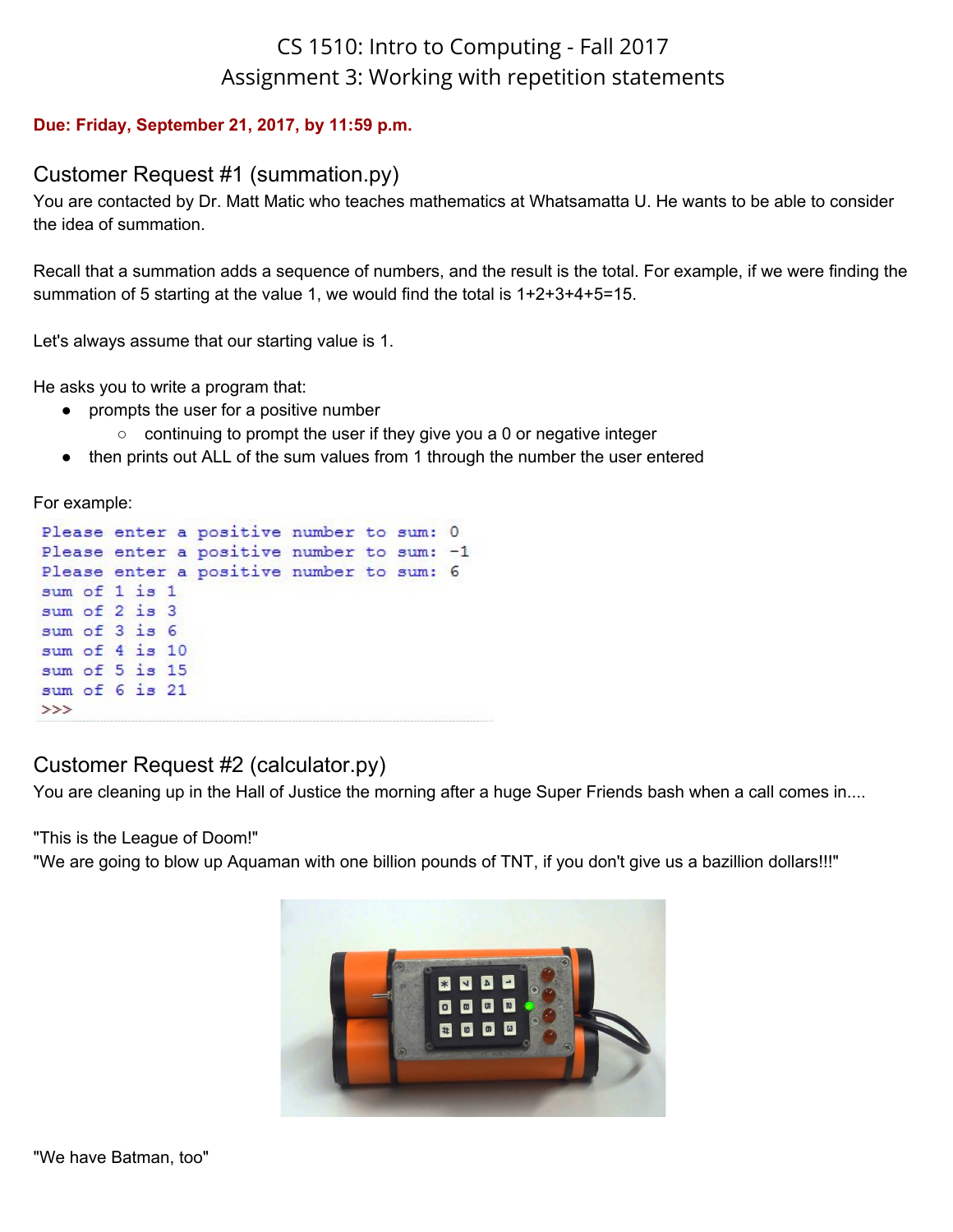Now something has to be done, but there is no one around. It is all up to you.

Just then a batarang crashes through the window with a message from Batman:

#### **The code to defuse the bomb is taking all the numbers of the geometric sequence of 3 under 4,000,000 and adding them together.**

### Assignment

You must find the sum of all the numbers in the geometric sequence of 3 less than 4 million. You will use python loops to accomplish this.

The geometric sequence of 3 looks like this: **1, 3, 9, 27, 81, 243, ...** where you start with the number one and multiply the previous number by 3 to get the next number.

Remember to actually print out the final answer!

### Notes and requirements:

Make sure that you save your programs in the correctly named files

- 1. Use meaningful variable names with the proper style (use\_snake\_casing)
- 2. Use meaningful constants and names where appropriate and use proper style (ALL\_CAPS\_AND\_UNDERSCORES)
- 3. Every file containing python code that you submit should contain a header commen block containing three pieces of information as shown below:

```
File: filename
Author: your-name
Description: one-line description of the file
"""
```
## Submit your work

**"""**

Submit both files **summation.py** and **disarm.py** to eLearning.

Remember, **no late work will be accepted.** Start early!